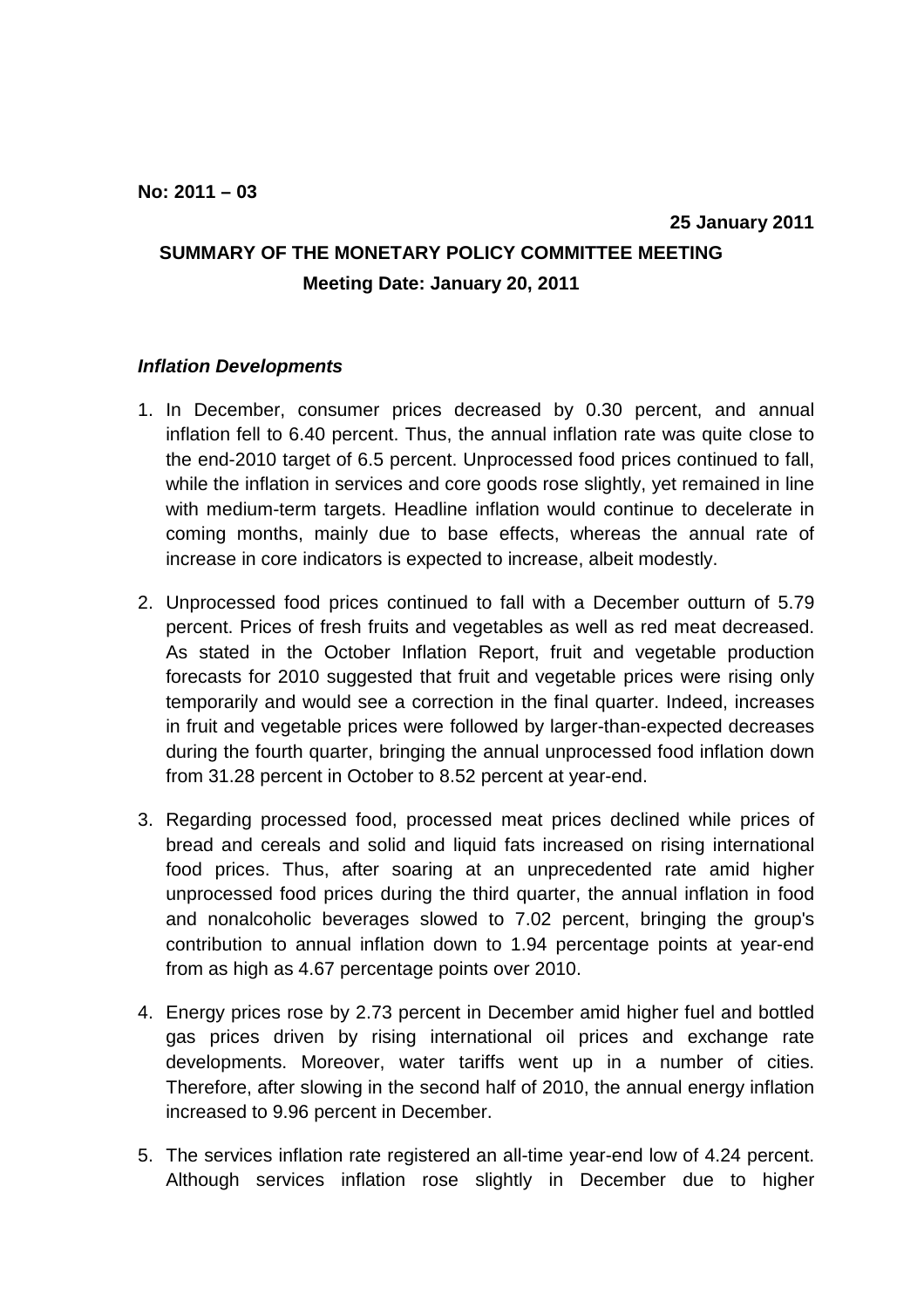communication prices, inflation was down in rents, hotels, restaurants and transport services. The annual inflation in core goods (goods excluding food, energy, alcoholic beverages, tobacco and gold) rose to 1.70 percent owing to December's lower-than-average seasonal discounts on clothing and footwear. Overall, the annual rate of increase in core inflation indicators was slightly faster in December but remained in line with medium-term targets.

## **Factors Affecting Inflation**

- 6. Recent releases have been consistent with the outlook presented in the October Inflation Report. Despite falling month-on-month in November, industrial production was significantly higher than the third-quarter average during October-November owing to sharp increases in October. Leading indicators suggest that November's production loss would be offset in December. In fact, the fourth-quarter capacity utilization rates and expectations for new orders point to a faster production growth than in the third quarter. These developments confirm the Committee's expectation of a renewed acceleration in economic activity for the final quarter of 2010.
- 7. Economic activity continues to recover amid strong domestic demand. The production and imports of consumer goods were higher during October-November than the third-quarter average. The fourth-quarter improvement in survey indicators, sales data and consumer confidence points to an ongoing recovery in private consumption demand. Yet, the Committee expects the recent policy measures to restrain the pace of recovery in loans and domestic demand over the upcoming period.
- 8. The production and imports of investment goods, particularly those related to motor vehicles, increased significantly during October-November compared to the third-quarter average. Indicators for the last quarter suggest that private investments would accelerate quarter-on-quarter and continue to rise sharply year-on-year. The Committee expects the robust growth in investments to continue into coming months amid supportive monetary conditions and reduced demand uncertainty. Indeed, both the gradual rise in capacity utilization rates and the manufacturing industry investments recently hitting a four-year high support this observation. However, Committee members have noted that foreign demand uncertainties would continue to slow the pace of recovery in investments, particularly in the manufacturing industry.
- 9. Uncertainties remain about foreign demand. Although the export quantity index excluding gold increased quarter-on-quarter during October-November after declining in the third quarter, leading indicators for exports and new orders show no sign of a strong recovery in the short term. In fact, exports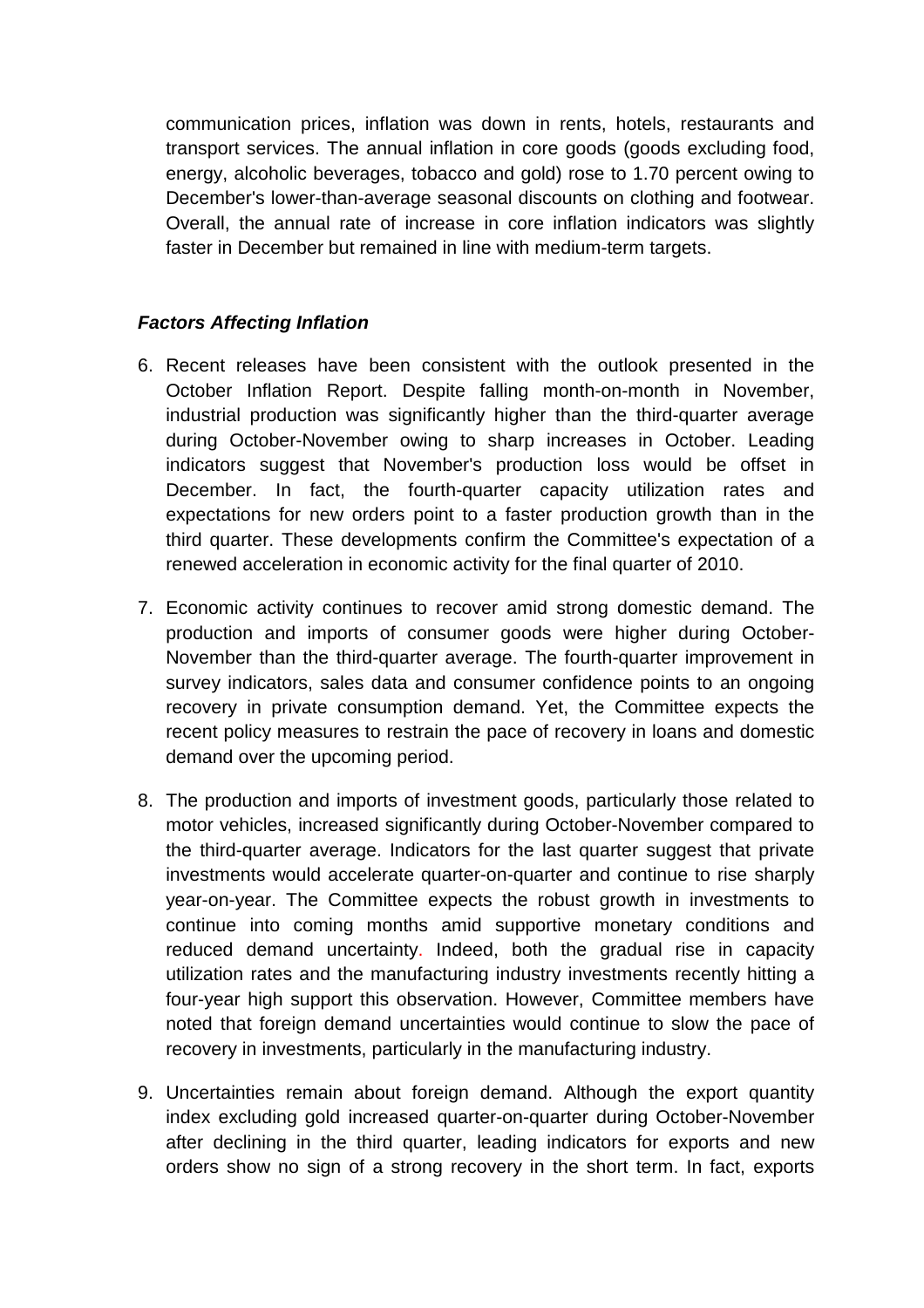have grown at quite a weaker and more volatile pace than domestic demand during the recovery. Having noted that industrial capacity utilization rates remain below their pre-crisis levels due to weak foreign demand, the Committee expects this slowdown to continue for a while in view of the prospects of a weak global economic recovery.

- 10. Although employment conditions continue to improve, unemployment rates remain at high levels. Non-farm employment increased during September-November in seasonally adjusted terms. Leading indicators point to an acceleration in December's non-farm employment growth, confirming the Committee's expectation that the third-quarter pause was temporary and employment growth would resume by the end of the year. Nevertheless, the Committee has reiterated that unemployment rates would remain higher than pre-crisis levels for some time, containing unit labor costs.
- 11. Against this backdrop, the Committee has stated that aggregate demand conditions do not exert upside pressures on inflation.

## **Monetary Policy and Risks**

- 12. According to the Committee members, the impact of the measures taken in December to contain credit supply will be seen in the forthcoming days. It was indicated that additional restrictive measures on credit expansion, to be taken until the next meeting, would provide more room for monetary policy. In this respect, the Committee stated that additional hikes in required reserve ratios for short term liabilities would be necessary.
- 13. Since the launch of inflation targeting in 2006, the Committee has announced its medium-term inflation forecasts and provided a qualitative perspective regarding the outlook for policy rates. The current economic climate requires the monetary policy to consider financial stability along with financial stability, requiring the Committee to utilize a broader set of monetary policy instruments including policy rates, reserve requirement ratios, and liquidity management facilities. Therefore, the Committee has indicated that lower policy rate coupled with higher reserve requirement ratios is the optimal policy mix under current conditions, in terms of upholding both financial stability and price stability. In this respect, it was decided that the policy rate would be reduced by 25 basis points.
- 14. Given the mounting uncertainties concerning the global economic outlook, flexibility regarding each instrument within the policy mix would be needed. Therefore, the Committee agreed that the Inflation Report will provide forecasts for the net effect of the policy mix rather than the direction of each policy instrument, and will not outline an explicit path regarding the individual elements of the policy mix.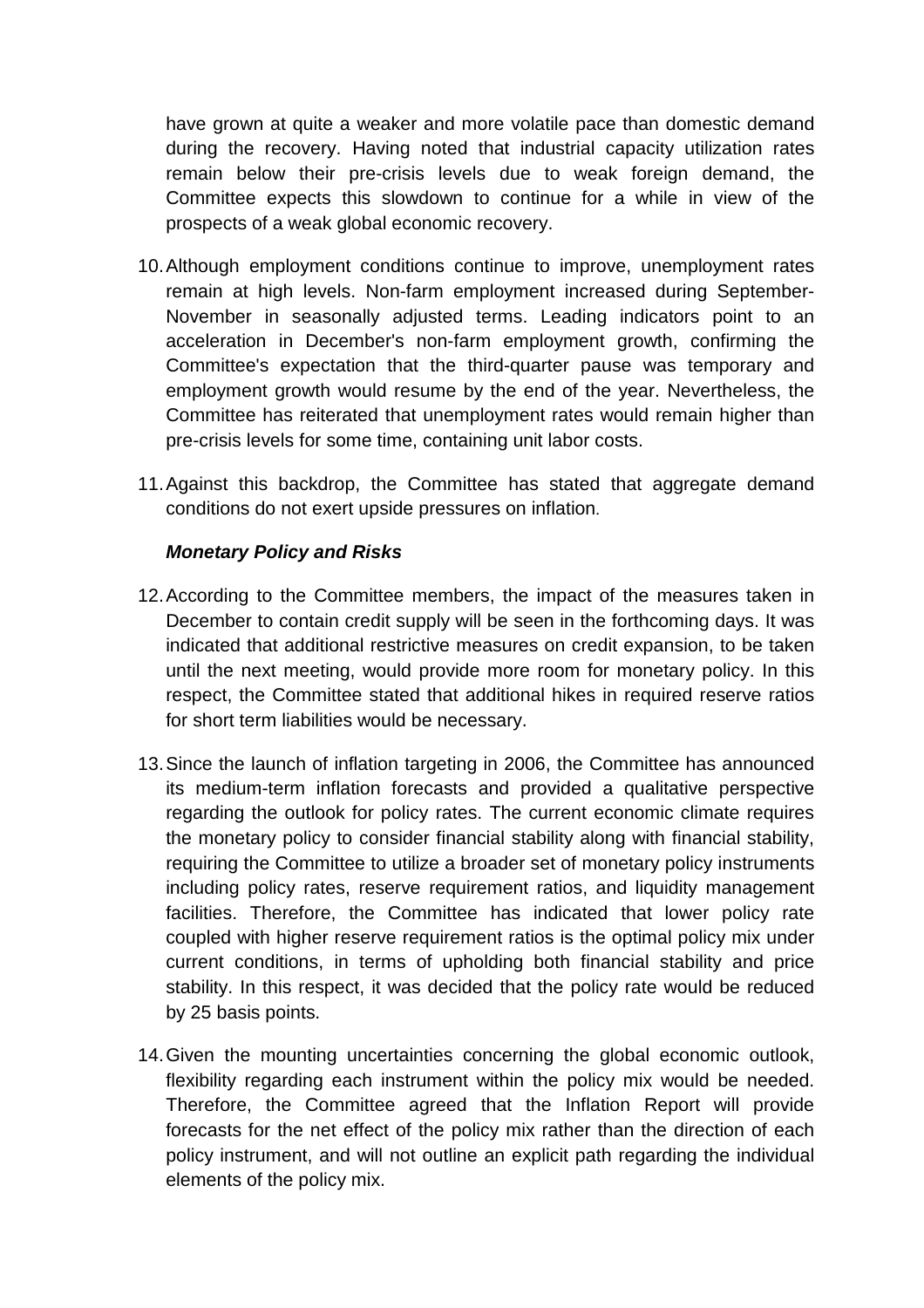- 15. The Committee evaluated the forecasts to be presented in the January Inflation Report. Inflation is expected to decline significantly in January and remain below the end-year target of 5.5 percent in the first quarter, before displaying a volatile path starting with the second quarter. Assuming that a limited monetary tightening brings credit growth rate down to 20-25 percent in 2011, the revised forecasts indicate that inflation would be close to the target by the end of 2011. The Committee noted that the envisaged monetary tightening in 2011 may be executed through various combinations of different policy tools. It was underscored that the monetary tightening could be implemented by either required reserve ratios or policy rates, or a combination of both. Moreover, it was stated that during the tightening process, both instruments could move in either the same or in opposite directions. On the other hand, the Committee also emphasized that the net impact of the measures taken—and to be taken in the future—within the new policy framework, will be restrictive.
- 16. The baseline scenario of the January Inflation Report envisages a gradual tightening by changing the mix of the policy rate and reserve requirement ratios. Such a tightening should not only aim at slowing down credit growth and domestic demand, but also reduce macroprudential concerns. The impact of the monetary tightening on the credit growth is expected to be apparent over the near term. However, the time lag and the extent of the impact of the policy measures may vary depending on the developments beyond the control of monetary policy. Therefore, the Committee will closely monitor the effects of the policy measures and take further actions should the credit growth rate or the inflation rate deviate from the desired levels.
- 17. Developments regarding the global economy remain central for the domestic inflation and monetary policy outlook. Under current conditions, the Committee is utilizing several instruments in order to preserve both price stability and financial stability. Therefore, global developments would not only affect the direction of the policy instruments, but also their mix. Accordingly, global developments will be assessed against their effects on the aggregate demand as well as its composition.
- 18. Although there has been some improvement regarding the expectations on the US economy, uncertainties driven by debt sustainability problems across euro area peripheral economies still persist. Ongoing problems in credit, real estate, and labor markets across developed economies and the uncertainties regarding the impact of fiscal consolidations continue to pose downside risks regarding the pace of global growth. The possibility of a longer-thananticipated period of anemic global growth and a long period of quantitative easing by developed economies not only creates downside risks regarding external demand but also suggests that capital inflows may continue at a